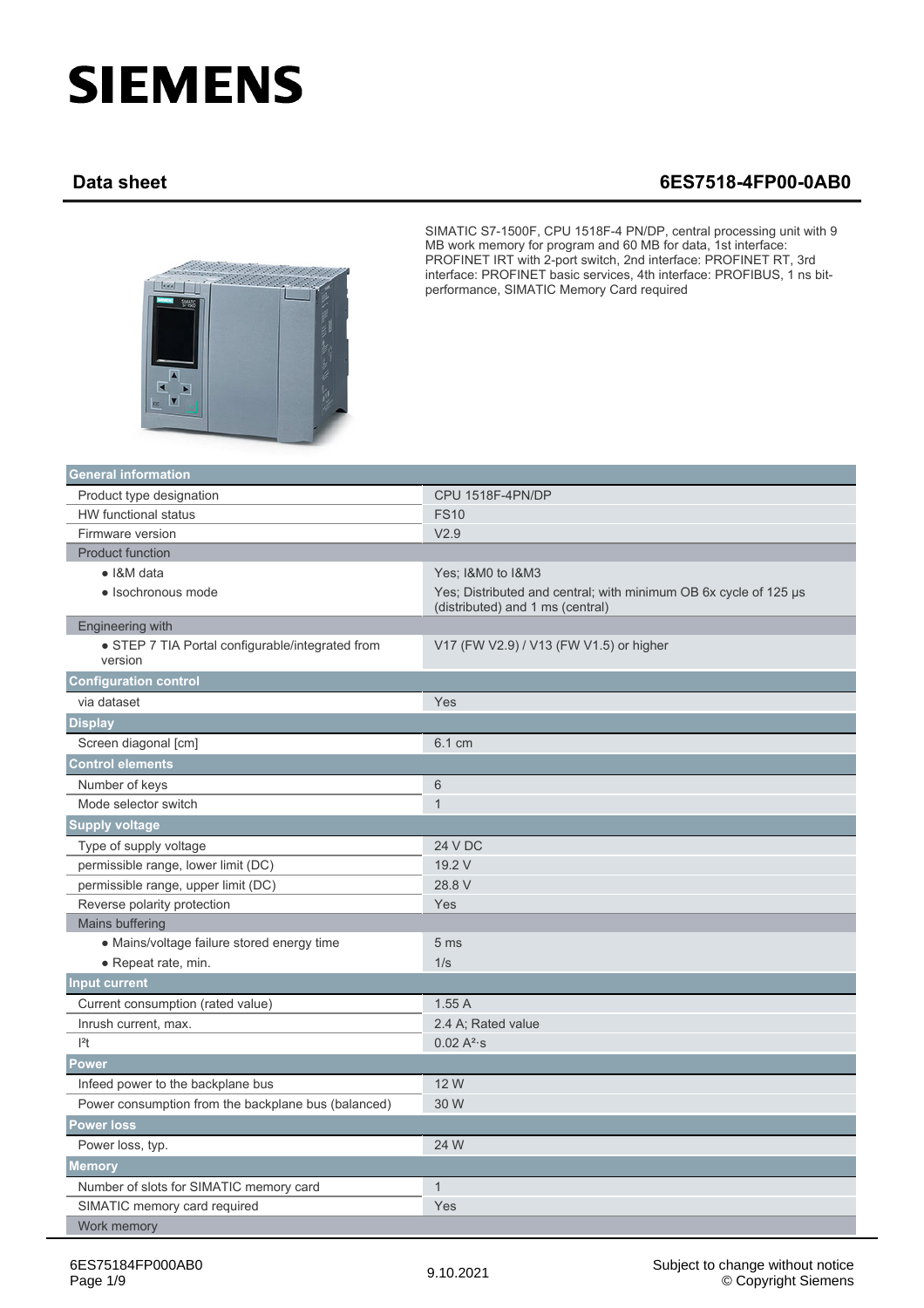| • integrated (for program)                                | 9 Mbyte                                                                                                                                          |
|-----------------------------------------------------------|--------------------------------------------------------------------------------------------------------------------------------------------------|
| • integrated (for data)                                   | 60 Mbyte                                                                                                                                         |
| Load memory                                               |                                                                                                                                                  |
| • Plug-in (SIMATIC Memory Card), max.                     | 32 Gbyte                                                                                                                                         |
| Backup                                                    |                                                                                                                                                  |
| • maintenance-free                                        | Yes                                                                                                                                              |
| <b>CPU processing times</b>                               |                                                                                                                                                  |
| for bit operations, typ.                                  | 1 <sub>ns</sub>                                                                                                                                  |
| for word operations, typ.                                 | 2 <sub>ns</sub>                                                                                                                                  |
| for fixed point arithmetic, typ.                          | 2 <sub>ns</sub>                                                                                                                                  |
| for floating point arithmetic, typ.                       | 6 ns                                                                                                                                             |
| <b>CPU-blocks</b>                                         |                                                                                                                                                  |
| Number of elements (total)                                | 20 000; Blocks (OB, FB, FC, DB) and UDTs                                                                                                         |
| <b>DB</b>                                                 |                                                                                                                                                  |
| • Number range                                            | 1  60 999; subdivided into: number range that can be used by the<br>user: 1  59 999, and number range of DBs created via SFC 86: 60 000<br>60999 |
| • Size, max.                                              | 16 Mbyte; For DBs with absolute addressing, the max. size is 64 KB                                                                               |
| <b>FB</b>                                                 |                                                                                                                                                  |
| • Number range                                            | 065535                                                                                                                                           |
| • Size, max.                                              | 1 Mbyte                                                                                                                                          |
| <b>FC</b>                                                 |                                                                                                                                                  |
| • Number range                                            | 065535                                                                                                                                           |
| • Size, max.                                              | 1 Mbyte                                                                                                                                          |
| <b>OB</b>                                                 |                                                                                                                                                  |
| $\bullet$ Size, max.                                      | 1 Mbyte                                                                                                                                          |
| • Number of free cycle OBs                                | 100                                                                                                                                              |
| • Number of time alarm OBs                                | 20                                                                                                                                               |
| • Number of delay alarm OBs                               | 20                                                                                                                                               |
| • Number of cyclic interrupt OBs                          | 20; with minimum OB 3x cycle of 100 µs                                                                                                           |
| • Number of process alarm OBs                             | 50                                                                                                                                               |
| • Number of DPV1 alarm OBs                                | 3                                                                                                                                                |
| • Number of isochronous mode OBs                          | 3                                                                                                                                                |
| • Number of technology synchronous alarm OBs              | 2                                                                                                                                                |
| • Number of startup OBs                                   | 100                                                                                                                                              |
| • Number of asynchronous error OBs                        | 4                                                                                                                                                |
| • Number of synchronous error OBs                         | $\overline{2}$                                                                                                                                   |
| • Number of diagnostic alarm OBs                          | $\mathbf{1}$                                                                                                                                     |
| Nesting depth                                             |                                                                                                                                                  |
| • per priority class                                      | 24                                                                                                                                               |
| <b>Counters, timers and their retentivity</b>             |                                                                                                                                                  |
| S7 counter                                                |                                                                                                                                                  |
| • Number                                                  | 2 0 4 8                                                                                                                                          |
| Retentivity                                               |                                                                                                                                                  |
| - adjustable                                              | Yes                                                                                                                                              |
| <b>IEC</b> counter                                        |                                                                                                                                                  |
| $\bullet$ Number                                          | Any (only limited by the main memory)                                                                                                            |
| Retentivity                                               |                                                                                                                                                  |
| - adjustable                                              | Yes                                                                                                                                              |
| S7 times                                                  |                                                                                                                                                  |
| • Number                                                  | 2 0 4 8                                                                                                                                          |
| Retentivity                                               |                                                                                                                                                  |
| - adjustable                                              | Yes                                                                                                                                              |
| <b>IEC</b> timer                                          |                                                                                                                                                  |
| • Number                                                  | Any (only limited by the main memory)                                                                                                            |
| Retentivity                                               |                                                                                                                                                  |
| - adjustable                                              | Yes                                                                                                                                              |
| Data areas and their retentivity                          |                                                                                                                                                  |
| Retentive data area (incl. timers, counters, flags), max. | 768 kbyte; In total; available retentive memory for bit memories, timers,                                                                        |
|                                                           | counters, DBs, and technology data (axes): 700 KB                                                                                                |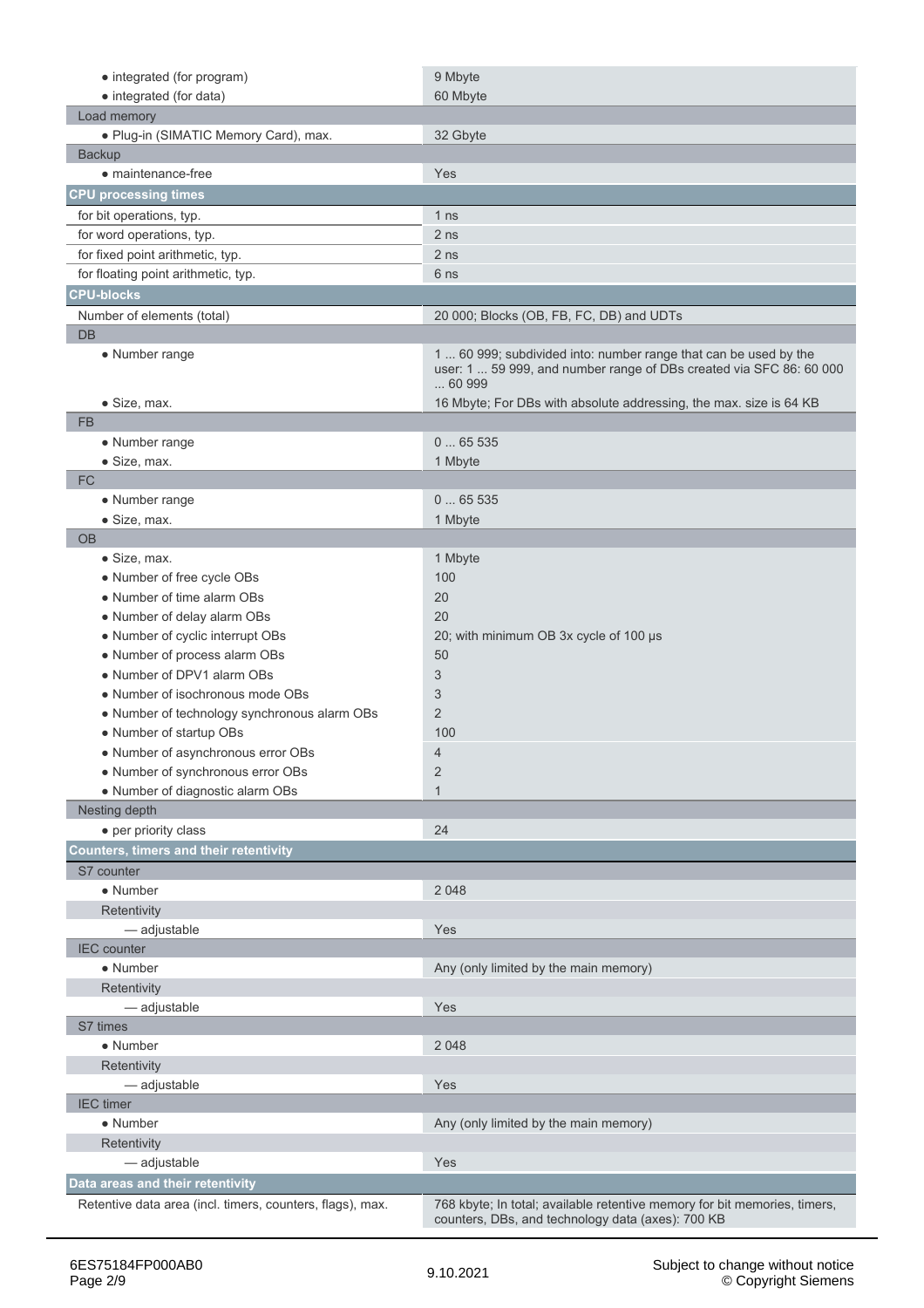Extended retentive data area (incl. timers, counters, flags), max. 20 Mbyte; When using PS 6 0W 24/48/60 V DC HF

| <b>Flag</b>                         |                                                                                                                                                                                                                                            |
|-------------------------------------|--------------------------------------------------------------------------------------------------------------------------------------------------------------------------------------------------------------------------------------------|
| · Size, max.                        | 16 kbyte                                                                                                                                                                                                                                   |
| • Number of clock memories          | 8; 8 clock memory bit, grouped into one clock memory byte                                                                                                                                                                                  |
| Data blocks                         |                                                                                                                                                                                                                                            |
| • Retentivity adjustable            | Yes                                                                                                                                                                                                                                        |
| • Retentivity preset                | <b>No</b>                                                                                                                                                                                                                                  |
| Local data                          |                                                                                                                                                                                                                                            |
| • per priority class, max.          | 64 kbyte; max. 16 KB per block                                                                                                                                                                                                             |
| <b>Address area</b>                 |                                                                                                                                                                                                                                            |
| Number of IO modules                | 16 384; max. number of modules / submodules                                                                                                                                                                                                |
| I/O address area                    |                                                                                                                                                                                                                                            |
| $\bullet$ Inputs                    | 32 kbyte; All inputs are in the process image                                                                                                                                                                                              |
| • Outputs                           | 32 kbyte; All outputs are in the process image                                                                                                                                                                                             |
| per integrated IO subsystem         |                                                                                                                                                                                                                                            |
| - Inputs (volume)                   | 32 kbyte; max. 32 KB via X1; max. 8 KB via X2 or X4                                                                                                                                                                                        |
| - Outputs (volume)                  | 32 kbyte; max. 32 KB via X1; max. 8 KB via X2 or X4                                                                                                                                                                                        |
| per CM/CP                           |                                                                                                                                                                                                                                            |
| - Inputs (volume)                   | 8 kbyte                                                                                                                                                                                                                                    |
| - Outputs (volume)                  | 8 kbyte                                                                                                                                                                                                                                    |
| Subprocess images                   |                                                                                                                                                                                                                                            |
| • Number of subprocess images, max. | 32                                                                                                                                                                                                                                         |
| <b>Hardware configuration</b>       |                                                                                                                                                                                                                                            |
| Number of distributed IO systems    | 64; A distributed I/O system is characterized not only by the integration<br>of distributed I/O via PROFINET or PROFIBUS communication<br>modules, but also by the connection of I/O via AS-i master modules or<br>links (e.g. IE/PB-Link) |
| Number of DP masters                |                                                                                                                                                                                                                                            |
| • integrated                        | $\mathbf{1}$                                                                                                                                                                                                                               |
| $\bullet$ Via CM                    | 8; A maximum of 8 CMs/CPs (PROFIBUS, PROFINET, Ethernet) can<br>be inserted in total                                                                                                                                                       |
| Number of IO Controllers            |                                                                                                                                                                                                                                            |
| • integrated                        | 2                                                                                                                                                                                                                                          |
| $\bullet$ Via CM                    | 8; A maximum of 8 CMs/CPs (PROFIBUS, PROFINET, Ethernet) can<br>be inserted in total                                                                                                                                                       |
| Rack                                |                                                                                                                                                                                                                                            |
| • Modules per rack, max.            | 32; CPU + 31 modules                                                                                                                                                                                                                       |
| • Number of lines, max.             | $\mathbf{1}$                                                                                                                                                                                                                               |
| PtP CM                              |                                                                                                                                                                                                                                            |
| • Number of PtP CMs                 | the number of connectable PtP CMs is only limited by the number of<br>available slots                                                                                                                                                      |
| Time of day                         |                                                                                                                                                                                                                                            |
| <b>Clock</b>                        |                                                                                                                                                                                                                                            |
| $\bullet$ Type                      | Hardware clock                                                                                                                                                                                                                             |
| • Backup time                       | 6 wk; At 40 °C ambient temperature, typically                                                                                                                                                                                              |
| · Deviation per day, max.           | 10 s; Typ.: 2 s                                                                                                                                                                                                                            |
| Operating hours counter             |                                                                                                                                                                                                                                            |
| • Number                            | 16                                                                                                                                                                                                                                         |
| Clock synchronization               |                                                                                                                                                                                                                                            |
| • supported                         | Yes                                                                                                                                                                                                                                        |
| • to DP, master                     | Yes                                                                                                                                                                                                                                        |
| • in AS, master                     | Yes                                                                                                                                                                                                                                        |
| $\bullet$ in AS, slave              | Yes                                                                                                                                                                                                                                        |
| • on Ethernet via NTP               | Yes                                                                                                                                                                                                                                        |
| <b>Interfaces</b>                   |                                                                                                                                                                                                                                            |
| Number of PROFINET interfaces       | 3                                                                                                                                                                                                                                          |
| Number of PROFIBUS interfaces       | $\mathbf{1}$                                                                                                                                                                                                                               |
| 1. Interface                        |                                                                                                                                                                                                                                            |
| Interface types                     |                                                                                                                                                                                                                                            |
| • RJ 45 (Ethernet)                  | Yes; X1                                                                                                                                                                                                                                    |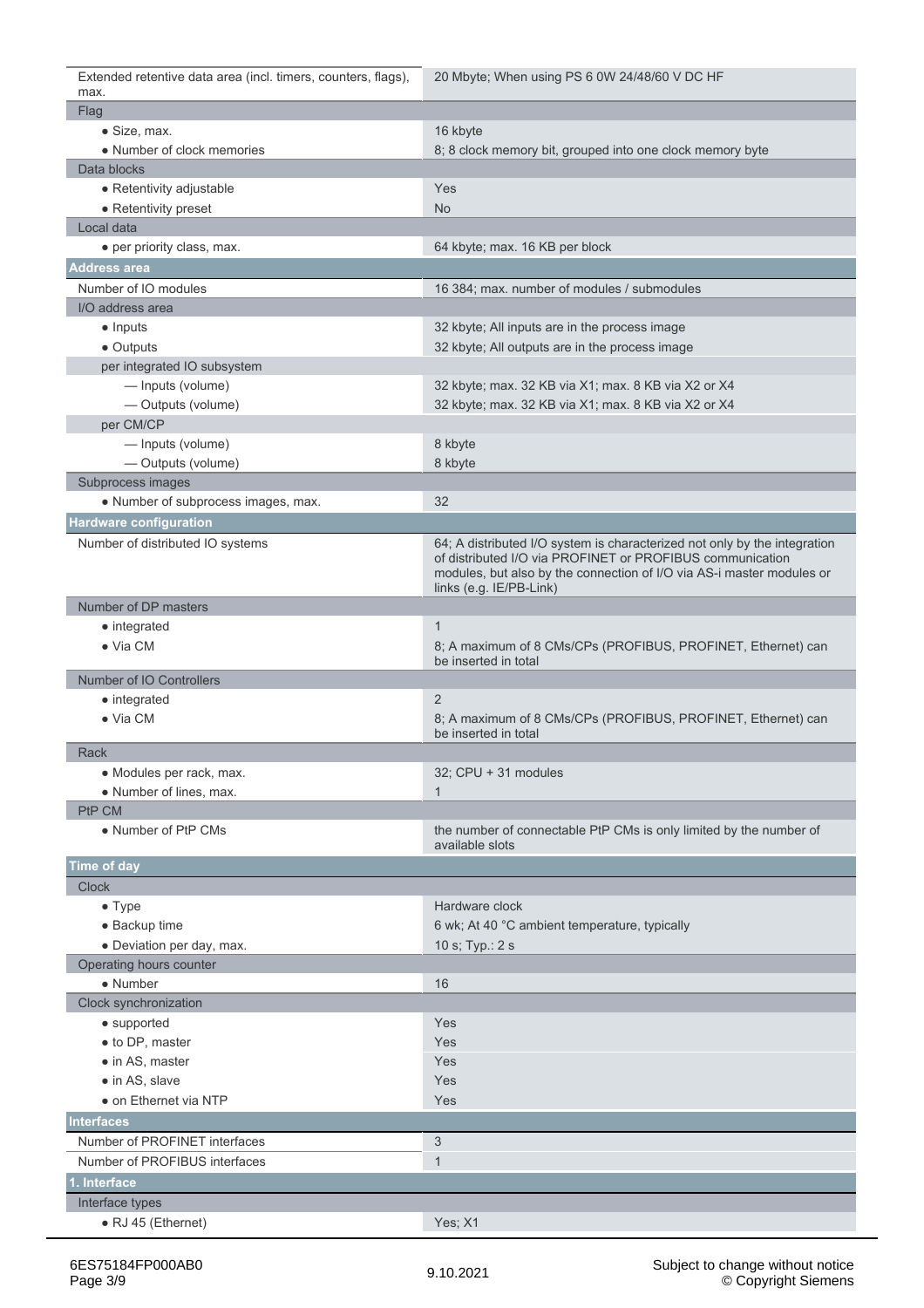| • Number of ports                                       | $\overline{2}$                                                                                                 |
|---------------------------------------------------------|----------------------------------------------------------------------------------------------------------------|
| • integrated switch                                     | Yes                                                                                                            |
| Protocols                                               |                                                                                                                |
| $\bullet$ IP protocol                                   | Yes; IPv4                                                                                                      |
| • PROFINET IO Controller                                | Yes                                                                                                            |
| • PROFINET IO Device                                    | Yes                                                                                                            |
| • SIMATIC communication                                 | Yes                                                                                                            |
| • Open IE communication                                 | Yes; Optionally also encrypted                                                                                 |
| • Web server                                            | Yes                                                                                                            |
| • Media redundancy                                      | Yes; MRP Automanager according to IEC 62439-2 Edition 2.0                                                      |
| <b>PROFINET IO Controller</b>                           |                                                                                                                |
| <b>Services</b>                                         |                                                                                                                |
| - PG/OP communication                                   | Yes                                                                                                            |
| -lsochronous mode                                       | Yes                                                                                                            |
| - Direct data exchange                                  | Yes; Requirement: IRT and isochronous mode (MRPD optional)                                                     |
| $-$ IRT                                                 | Yes                                                                                                            |
| - PROFlenergy                                           | Yes; per user program                                                                                          |
| - Prioritized startup                                   | Yes; Max. 32 PROFINET devices                                                                                  |
| - Number of connectable IO Devices, max.                | 512; In total, up to 1 000 distributed I/O devices can be connected via<br>AS-i, PROFIBUS or PROFINET          |
| - Of which IO devices with IRT, max.                    | 64                                                                                                             |
| - Number of connectable IO Devices for RT,<br>max.      | 512                                                                                                            |
| - of which in line, max.                                | 512                                                                                                            |
| — Number of IO Devices that can be                      | 8; in total across all interfaces                                                                              |
| simultaneously activated/deactivated, max.              |                                                                                                                |
| -Number of IO Devices per tool, max.                    | 8                                                                                                              |
| - Updating times                                        | The minimum value of the update time also depends on communication                                             |
|                                                         | share set for PROFINET IO, on the number of IO devices, and on the                                             |
| Update time for IRT                                     | quantity of configured user data                                                                               |
| - for send cycle of 125 µs                              | $125 \mu s$                                                                                                    |
|                                                         |                                                                                                                |
| - for send cycle of 187.5 µs                            | $187.5 \,\mu s$                                                                                                |
| $-$ for send cycle of 250 $\mu$ s                       | 250 $\mu$ s to 4 ms                                                                                            |
| $-$ for send cycle of 500 $\mu$ s                       | $500 \mu s$ to 8 ms<br>1 ms to 16 ms                                                                           |
| - for send cycle of 1 ms                                |                                                                                                                |
| -for send cycle of 2 ms                                 | 2 ms to 32 ms                                                                                                  |
| - for send cycle of 4 ms                                | 4 ms to 64 ms                                                                                                  |
| - With IRT and parameterization of "odd" send<br>cycles | Update time = set "odd" send clock (any multiple of $125 \mu s$ : 375 $\mu s$ , 625<br>$\mu s$ 3 875 $\mu s$ ) |
| Update time for RT                                      |                                                                                                                |
| - for send cycle of 250 µs                              | 250 $\mu$ s to 128 ms                                                                                          |
| $-$ for send cycle of 500 $\mu$ s                       | 500 µs to 256 ms                                                                                               |
| - for send cycle of 1 ms                                | 1 ms to 512 ms                                                                                                 |
| - for send cycle of 2 ms                                | 2 ms to 512 ms                                                                                                 |
| - for send cycle of 4 ms                                | 4 ms to 512 ms                                                                                                 |
| PROFINET IO Device                                      |                                                                                                                |
| <b>Services</b>                                         |                                                                                                                |
| - PG/OP communication                                   | Yes                                                                                                            |
| - Isochronous mode                                      | <b>No</b>                                                                                                      |
| $-$ IRT                                                 | Yes; Minimum send cycle of 250 µs                                                                              |
| - PROFlenergy                                           | Yes; per user program                                                                                          |
| - Shared device                                         | Yes                                                                                                            |
| - Number of IO Controllers with shared device,          | $\overline{4}$                                                                                                 |
| max.                                                    |                                                                                                                |
| - activation/deactivation of I-devices                  | Yes; per user program                                                                                          |
| - Asset management record                               | Yes; per user program                                                                                          |
| 2. Interface                                            |                                                                                                                |
| Interface types                                         |                                                                                                                |
| $\bullet$ RJ 45 (Ethernet)                              | Yes; X2                                                                                                        |
| • Number of ports                                       | $\mathbf{1}$                                                                                                   |
| • integrated switch                                     | <b>No</b>                                                                                                      |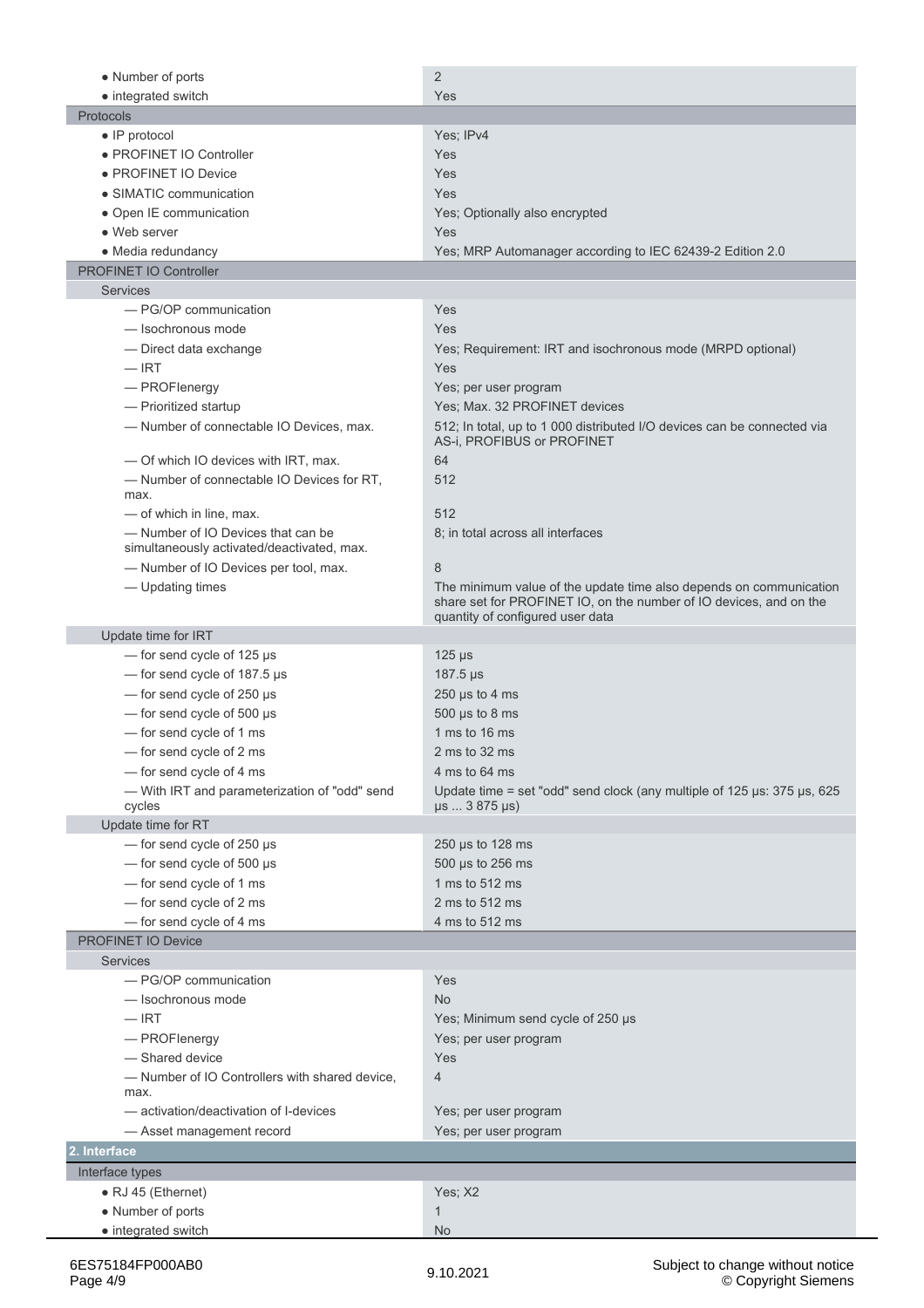| Protocols                                                                        |                                                                                                                                                                              |
|----------------------------------------------------------------------------------|------------------------------------------------------------------------------------------------------------------------------------------------------------------------------|
| $\bullet$ IP protocol                                                            | Yes; IPv4                                                                                                                                                                    |
| · PROFINET IO Controller                                                         | <b>Yes</b>                                                                                                                                                                   |
| • PROFINET IO Device                                                             | <b>Yes</b>                                                                                                                                                                   |
| • SIMATIC communication                                                          | Yes                                                                                                                                                                          |
| • Open IE communication                                                          | Yes; Optionally also encrypted                                                                                                                                               |
| • Web server                                                                     | <b>Yes</b>                                                                                                                                                                   |
| • Media redundancy                                                               | <b>No</b>                                                                                                                                                                    |
| PROFINET IO Controller                                                           |                                                                                                                                                                              |
| <b>Services</b>                                                                  |                                                                                                                                                                              |
| - PG/OP communication                                                            | Yes                                                                                                                                                                          |
| - Isochronous mode                                                               | <b>No</b>                                                                                                                                                                    |
| - Direct data exchange                                                           | <b>No</b>                                                                                                                                                                    |
| $-$ IRT                                                                          | <b>No</b>                                                                                                                                                                    |
| - PROFlenergy                                                                    | Yes; per user program                                                                                                                                                        |
| - Prioritized startup                                                            | <b>No</b>                                                                                                                                                                    |
| - Number of connectable IO Devices, max.                                         | 128; In total, up to 1 000 distributed I/O devices can be connected via<br>AS-i, PROFIBUS or PROFINET                                                                        |
| - Number of connectable IO Devices for RT,<br>max.                               | 128                                                                                                                                                                          |
| - of which in line, max.                                                         | 128                                                                                                                                                                          |
| - Number of IO Devices that can be<br>simultaneously activated/deactivated, max. | 8; in total across all interfaces                                                                                                                                            |
| - Number of IO Devices per tool, max.                                            | 8                                                                                                                                                                            |
| - Updating times                                                                 | The minimum value of the update time also depends on communication<br>share set for PROFINET IO, on the number of IO devices, and on the<br>quantity of configured user data |
| Update time for RT                                                               |                                                                                                                                                                              |
| - for send cycle of 1 ms                                                         | 1 ms to 512 ms                                                                                                                                                               |
| PROFINET IO Device                                                               |                                                                                                                                                                              |
| <b>Services</b>                                                                  |                                                                                                                                                                              |
| - PG/OP communication                                                            | Yes                                                                                                                                                                          |
| - Isochronous mode                                                               | <b>No</b>                                                                                                                                                                    |
| $-$ IRT                                                                          | <b>No</b>                                                                                                                                                                    |
| - PROFlenergy                                                                    | Yes; per user program                                                                                                                                                        |
| - Prioritized startup                                                            | <b>No</b>                                                                                                                                                                    |
| - Shared device                                                                  | <b>Yes</b>                                                                                                                                                                   |
| - Number of IO Controllers with shared device,                                   | 4                                                                                                                                                                            |
| max.                                                                             |                                                                                                                                                                              |
| - activation/deactivation of I-devices                                           | Yes; per user program                                                                                                                                                        |
| - Asset management record                                                        | Yes; per user program                                                                                                                                                        |
| 3. Interface                                                                     |                                                                                                                                                                              |
| Interface types                                                                  |                                                                                                                                                                              |
| • RJ 45 (Ethernet)                                                               | Yes; X3                                                                                                                                                                      |
| • Number of ports                                                                | $\mathbf{1}$                                                                                                                                                                 |
| • integrated switch                                                              | <b>No</b>                                                                                                                                                                    |
| Protocols                                                                        |                                                                                                                                                                              |
| $\bullet$ IP protocol                                                            | Yes; IPv4                                                                                                                                                                    |
| · PROFINET IO Controller                                                         | No                                                                                                                                                                           |
| · PROFINET IO Device                                                             | No                                                                                                                                                                           |
| • SIMATIC communication                                                          | Yes                                                                                                                                                                          |
| • Open IE communication                                                          | Yes                                                                                                                                                                          |
| • Web server                                                                     | <b>Yes</b>                                                                                                                                                                   |
| 4. Interface                                                                     |                                                                                                                                                                              |
|                                                                                  |                                                                                                                                                                              |
| Interface types                                                                  |                                                                                                                                                                              |
| $\bullet$ RS 485                                                                 | Yes; X4                                                                                                                                                                      |
| • Number of ports                                                                | $\mathbf{1}$                                                                                                                                                                 |
| Protocols                                                                        |                                                                                                                                                                              |
| · PROFIBUS DP master                                                             | Yes                                                                                                                                                                          |
| • PROFIBUS DP slave                                                              | <b>No</b>                                                                                                                                                                    |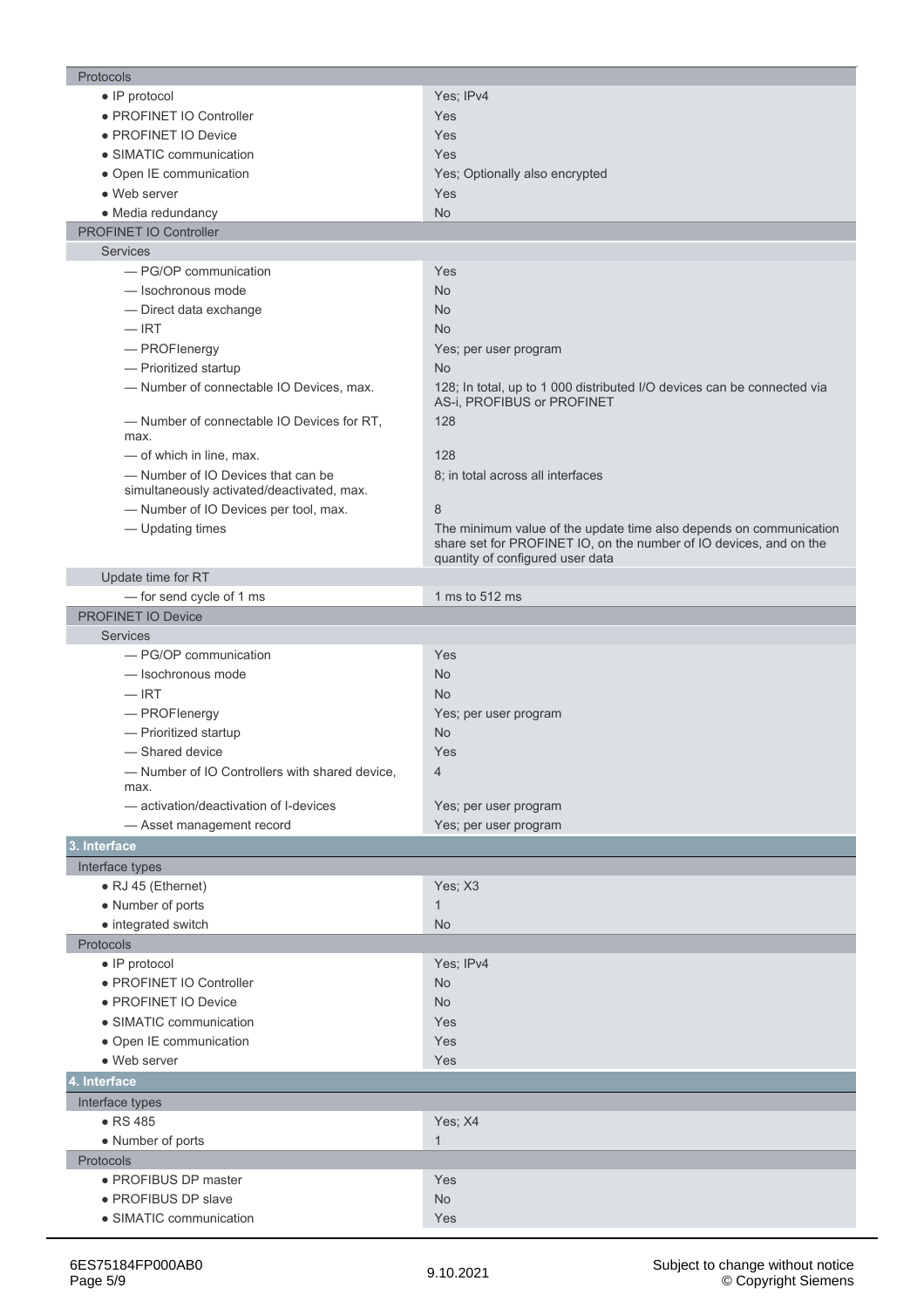| <b>PROFIBUS DP master</b>                         |                                                                         |
|---------------------------------------------------|-------------------------------------------------------------------------|
| • Number of connections, max.                     | 48; for the integrated PROFIBUS DP interface                            |
| • Number of DP slaves, max.                       | 125; In total, up to 1 000 distributed I/O devices can be connected via |
|                                                   | AS-i, PROFIBUS or PROFINET                                              |
| <b>Services</b>                                   |                                                                         |
| - PG/OP communication                             | Yes                                                                     |
| - Equidistance                                    | Yes                                                                     |
| - Isochronous mode                                | Yes                                                                     |
| - Activation/deactivation of DP slaves            | Yes                                                                     |
| Interface types                                   |                                                                         |
| RJ 45 (Ethernet)                                  |                                                                         |
| $\bullet$ 100 Mbps                                | Yes                                                                     |
| • 1000 Mbps                                       | Yes; Only possible at the X3 interface of the CPU 1518                  |
| • Autonegotiation                                 | Yes                                                                     |
| • Autocrossing                                    | Yes                                                                     |
| • Industrial Ethernet status LED                  | Yes                                                                     |
| <b>RS 485</b>                                     |                                                                         |
| • Transmission rate, max.                         | 12 Mbit/s                                                               |
| <b>Protocols</b>                                  |                                                                         |
| <b>PROFIsafe</b>                                  | Yes; V2.4 / V2.6                                                        |
| Number of connections                             |                                                                         |
| • Number of connections, max.                     | 384; via integrated interfaces of the CPU and connected CPs / CMs       |
| • Number of connections reserved for ES/HMI/web   | 10                                                                      |
| • Number of connections via integrated interfaces | 320                                                                     |
| • Number of S7 routing paths                      | 64; in total, only 16 S7-Routing connections are supported via          |
|                                                   | <b>PROFIBUS</b>                                                         |
| Redundancy mode                                   |                                                                         |
| • H-Sync forwarding                               | Yes                                                                     |
| Media redundancy                                  |                                                                         |
| - Media redundancy                                | only via 1st interface (X1)                                             |
| $-MRP$                                            | Yes; as MRP redundancy manager and/or MRP client                        |
| - MRP interconnection, supported                  | Yes; as ring node according to IEC 62439-2 Edition 2.0                  |
| $-$ MRPD                                          | Yes; Requirement: IRT                                                   |
| - Switchover time on line break, typ.             | 200 ms; For MRP, bumpless for MRPD                                      |
| - Number of stations in the ring, max.            | 50                                                                      |
| <b>SIMATIC communication</b>                      |                                                                         |
| • S7 routing                                      | Yes                                                                     |
| • Data record routing                             | Yes                                                                     |
| • S7 communication, as server                     | Yes                                                                     |
| • S7 communication, as client                     | Yes                                                                     |
| · User data per job, max.                         | See online help (S7 communication, user data size)                      |
| Open IE communication                             |                                                                         |
| $\bullet$ TCP/IP                                  | Yes                                                                     |
| - Data length, max.                               | 64 kbyte                                                                |
| - several passive connections per port,           | Yes                                                                     |
| supported                                         |                                                                         |
| • ISO-on-TCP (RFC1006)                            | Yes                                                                     |
| - Data length, max.                               | 64 kbyte                                                                |
| $\bullet$ UDP                                     | Yes                                                                     |
| - Data length, max.                               | 2 kbyte; 1 472 bytes for UDP broadcast                                  |
| - UDP multicast                                   | Yes; 128 multicast circuits (of which max. 5 via X1)                    |
| $\bullet$ DHCP                                    | Yes                                                                     |
| $\bullet$ DNS                                     | Yes                                                                     |
| $\bullet$ SNMP                                    | Yes                                                                     |
| $\bullet$ DCP                                     | Yes                                                                     |
| $\bullet$ LLDP                                    | Yes                                                                     |
| • Encryption                                      | Yes; Optional                                                           |
| Web server                                        |                                                                         |
| $\bullet$ HTTP                                    | Yes; Standard and user pages                                            |
| $\bullet$ HTTPS                                   | Yes; Standard and user pages                                            |
| <b>OPC UA</b>                                     |                                                                         |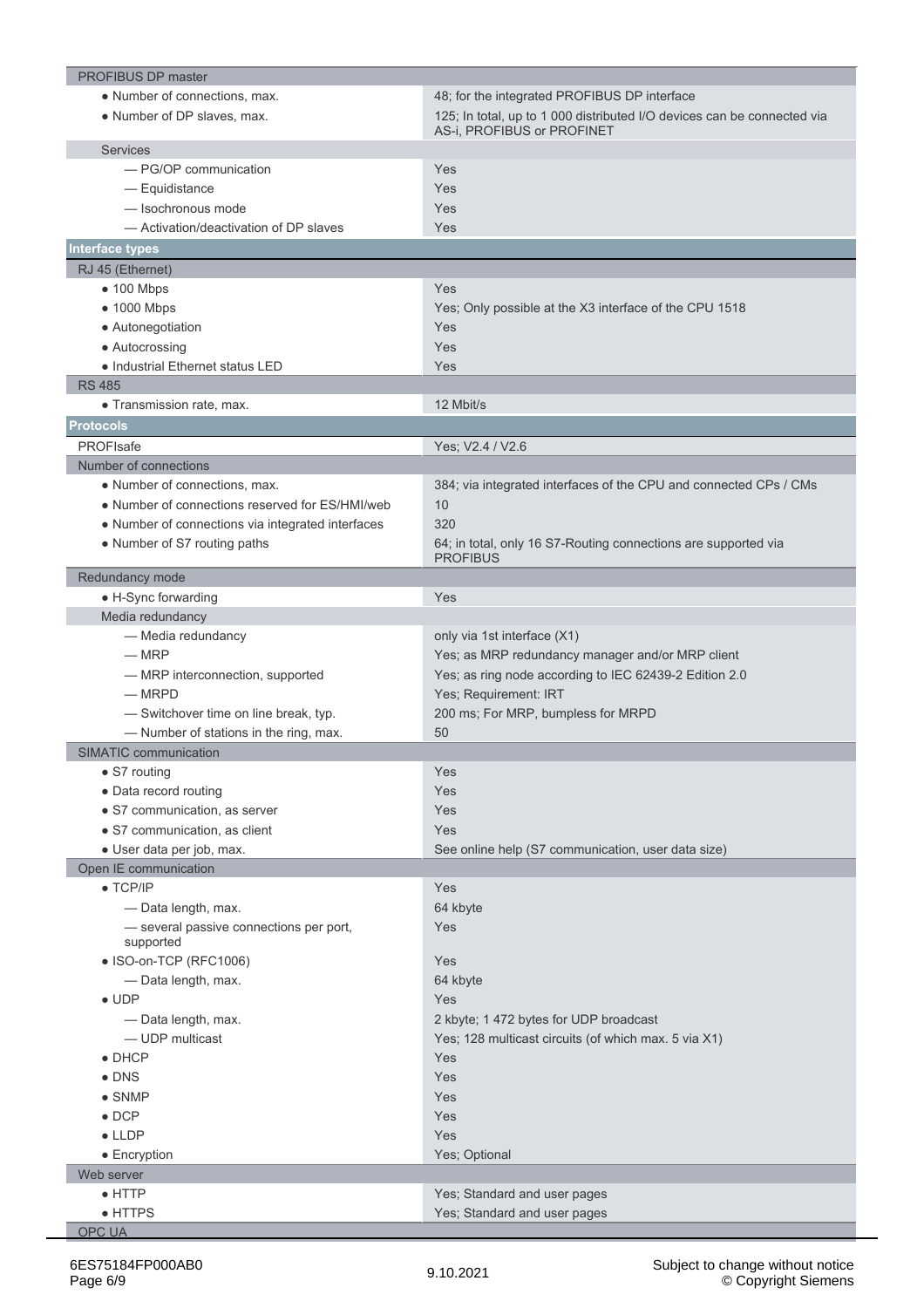| • Runtime license required                                                                                                               | Yes                                                                                                         |
|------------------------------------------------------------------------------------------------------------------------------------------|-------------------------------------------------------------------------------------------------------------|
| • OPC UA Client                                                                                                                          | Yes                                                                                                         |
| - Application authentication                                                                                                             | Yes                                                                                                         |
| - Security policies                                                                                                                      | Available security policies: None, Basic128Rsa15, Basic256Rsa15,<br>Basic256Sha256                          |
| - User authentication                                                                                                                    | "anonymous" or by user name & password                                                                      |
| - Number of connections, max.                                                                                                            | 40                                                                                                          |
| -Number of nodes of the client interfaces, max.                                                                                          | 5 0 0 0                                                                                                     |
| - Number of elements for one call of<br>OPC_UA_NodeGetHandleList/OPC_UA_ReadList/C<br>max.                                               | 300                                                                                                         |
| - Number of elements for one call of<br>OPC_UA_NameSpaceGetIndexList, max.                                                               | 20                                                                                                          |
| - Number of elements for one call of<br>OPC_UA_MethodGetHandleList, max.                                                                 | 100                                                                                                         |
| - Number of simultaneous calls of the client<br>instructions per connection (except<br>OPC_UA_ReadList,OPC_UA_WriteList,OPC_UA_M<br>max. | $\mathbf 1$                                                                                                 |
| - Number of simultaneous calls of the client<br>instructions                                                                             | 5                                                                                                           |
| OPC_UA_ReadList, OPC_UA_WriteList and<br>OPC UA MethodCall, max.                                                                         |                                                                                                             |
| -Number of registerable nodes, max.                                                                                                      | 5 0 0 0                                                                                                     |
| -Number of registerable method calls of<br>OPC_UA_MethodCall, max.                                                                       | 100                                                                                                         |
| - Number of inputs/outputs when calling<br>OPC_UA_MethodCall, max.                                                                       | 20                                                                                                          |
| • OPC UA Server                                                                                                                          | Yes; Data access (read, write, subscribe), method call, custom address<br>space                             |
| - Application authentication                                                                                                             | Yes                                                                                                         |
| - Security policies                                                                                                                      | Available security policies: None, Basic128Rsa15, Basic256Rsa15,<br>Basic256Sha256                          |
| - User authentication                                                                                                                    | "anonymous" or by user name & password                                                                      |
| - Number of sessions, max.                                                                                                               | 64                                                                                                          |
| - Number of accessible variables, max.                                                                                                   | 200 000                                                                                                     |
| -Number of registerable nodes, max.                                                                                                      | 50 000                                                                                                      |
| - Number of subscriptions per session, max.                                                                                              | 20                                                                                                          |
| — Sampling interval, min.                                                                                                                | 10 <sub>ms</sub>                                                                                            |
| - Publishing interval, min.                                                                                                              | 10 <sub>ms</sub>                                                                                            |
| - Number of server methods, max.                                                                                                         | 100                                                                                                         |
| -Number of inputs/outputs per server method,<br>max.                                                                                     | 20                                                                                                          |
| -Number of monitored items, max.                                                                                                         | 10 000; for 1 s sampling interval and 1 s send interval                                                     |
| - Number of server interfaces, max.                                                                                                      | 10 of each "Server interfaces" / "Companion specification" type and 20<br>of the type "Reference namespace" |
| - Number of nodes for user-defined server<br>interfaces, max.                                                                            | 30 000                                                                                                      |
| • Alarms and Conditions                                                                                                                  |                                                                                                             |
| - Number of program alarms                                                                                                               | 400                                                                                                         |
| - Number of alarms for system diagnostics                                                                                                | 200                                                                                                         |
| Further protocols                                                                                                                        |                                                                                                             |
| • MODBUS                                                                                                                                 | Yes; MODBUS TCP                                                                                             |
| <b>Isochronous mode</b>                                                                                                                  |                                                                                                             |
| Equidistance                                                                                                                             | Yes                                                                                                         |
| <b>S7 message functions</b>                                                                                                              |                                                                                                             |
| Number of login stations for message functions, max.                                                                                     | 64                                                                                                          |
| Program alarms                                                                                                                           | Yes                                                                                                         |
| Number of configurable program messages, max.                                                                                            | 10 000; Program messages are generated by the "Program_Alarm"<br>block, ProDiag or GRAPH                    |
| Number of loadable program messages in RUN, max.                                                                                         | 5 0 0 0                                                                                                     |
| Number of simultaneously active program alarms                                                                                           |                                                                                                             |
| • Number of program alarms                                                                                                               | 4 0 0 0                                                                                                     |
| • Number of alarms for system diagnostics                                                                                                | 1 0 0 0                                                                                                     |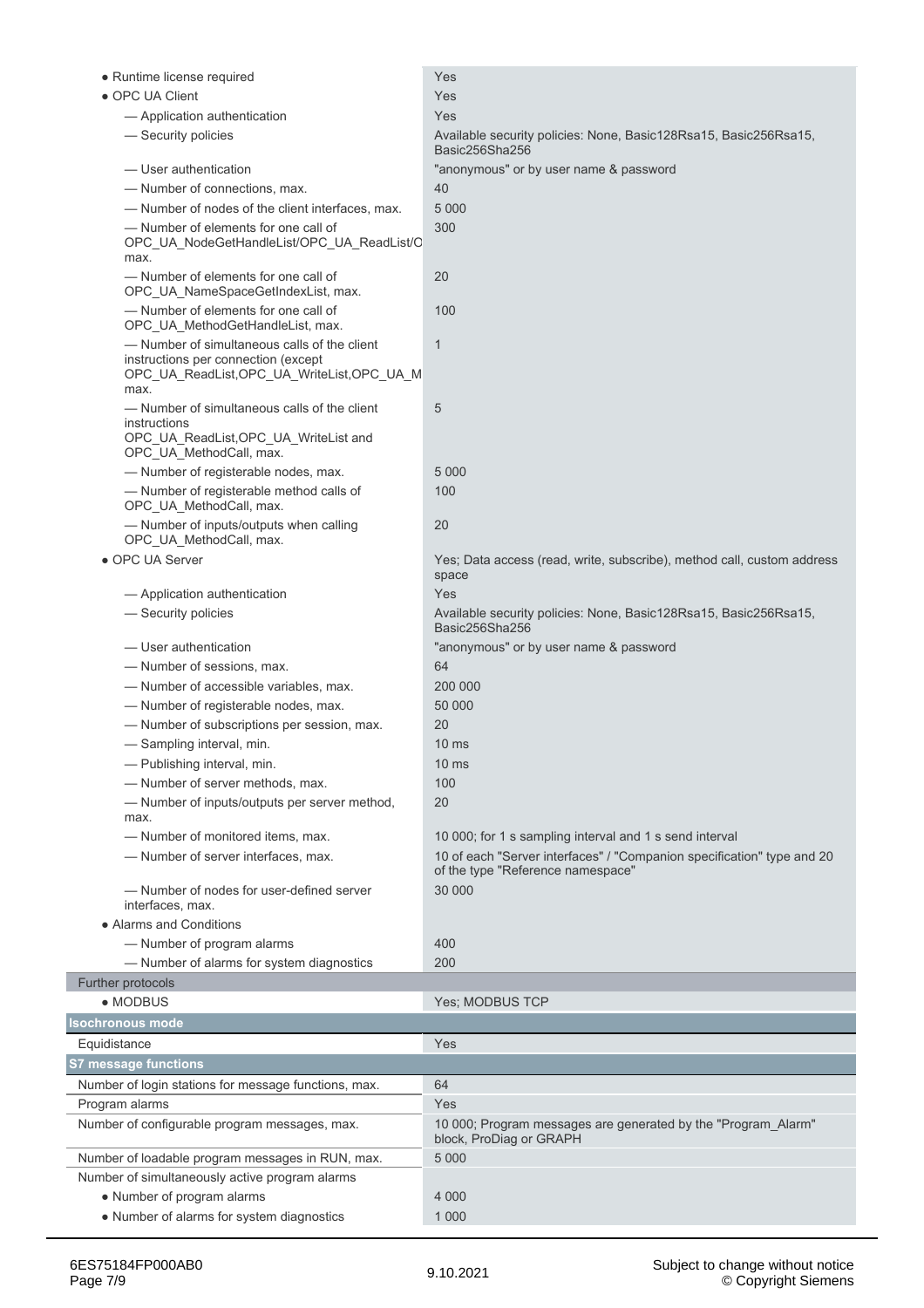| • Number of alarms for motion technology objects                                              | 480                                                                                                                                  |
|-----------------------------------------------------------------------------------------------|--------------------------------------------------------------------------------------------------------------------------------------|
| <b>Test commissioning functions</b>                                                           |                                                                                                                                      |
|                                                                                               |                                                                                                                                      |
| Joint commission (Team Engineering)<br>Status block                                           | Yes; Parallel online access possible for up to 10 engineering systems                                                                |
| Single step                                                                                   | Yes; Up to 16 simultaneously (in total across all ES clients)<br><b>No</b>                                                           |
| Number of breakpoints                                                                         | 20                                                                                                                                   |
| Status/control                                                                                |                                                                                                                                      |
| • Status/control variable                                                                     | Yes: without fail-safe                                                                                                               |
| • Variables                                                                                   | inputs/outputs, bit memories, DBs, peripheral I/Os (without fail-safe),                                                              |
|                                                                                               | times. counters                                                                                                                      |
| • Number of variables, max.                                                                   |                                                                                                                                      |
| - of which status variables, max.                                                             | $200$ ; per job                                                                                                                      |
| - of which control variables, max.                                                            | 200; per job                                                                                                                         |
| Forcing                                                                                       |                                                                                                                                      |
| $\bullet$ Forcing                                                                             | Yes; without fail-safe                                                                                                               |
| • Forcing, variables                                                                          | peripheral inputs/outputs (without fail-safe)                                                                                        |
| • Number of variables, max.                                                                   | 200                                                                                                                                  |
| Diagnostic buffer                                                                             |                                                                                                                                      |
| • present                                                                                     | Yes                                                                                                                                  |
| • Number of entries, max.                                                                     | 3 200                                                                                                                                |
| - of which powerfail-proof                                                                    | 1 0 0 0                                                                                                                              |
| <b>Traces</b>                                                                                 |                                                                                                                                      |
| • Number of configurable Traces                                                               | 8; Up to 512 KB of data per trace are possible                                                                                       |
| Interrupts/diagnostics/status information                                                     |                                                                                                                                      |
| Diagnostics indication LED                                                                    |                                                                                                                                      |
| • RUN/STOP LED                                                                                | Yes                                                                                                                                  |
| $\bullet$ ERROR LED                                                                           | Yes                                                                                                                                  |
| • MAINT LED                                                                                   | Yes                                                                                                                                  |
| • Connection display LINK TX/RX                                                               | Yes                                                                                                                                  |
| <b>Supported technology objects</b>                                                           |                                                                                                                                      |
|                                                                                               |                                                                                                                                      |
|                                                                                               |                                                                                                                                      |
| <b>Motion Control</b>                                                                         | Yes; Note: The number of technology objects affects the cycle time of<br>the PLC program; selection guide via the TIA Selection Tool |
| • Number of available Motion Control resources for<br>technology objects                      | 15 360                                                                                                                               |
| · Required Motion Control resources                                                           |                                                                                                                                      |
| - per speed-controlled axis                                                                   | 40                                                                                                                                   |
| - per positioning axis                                                                        | 80                                                                                                                                   |
| - per synchronous axis                                                                        | 160                                                                                                                                  |
| - per external encoder                                                                        | 80                                                                                                                                   |
|                                                                                               | 20                                                                                                                                   |
| - per output cam                                                                              | 160                                                                                                                                  |
| - per cam track<br>— per probe                                                                | 40                                                                                                                                   |
|                                                                                               |                                                                                                                                      |
| • Positioning axis<br>- Number of positioning axes at motion control                          | 140                                                                                                                                  |
| cycle of 4 ms (typical value)<br>- Number of positioning axes at motion control               | 192                                                                                                                                  |
| cycle of 8 ms (typical value)                                                                 |                                                                                                                                      |
| Controller                                                                                    |                                                                                                                                      |
| • PID_Compact                                                                                 | Yes; Universal PID controller with integrated optimization                                                                           |
| • PID_3Step                                                                                   | Yes; PID controller with integrated optimization for valves                                                                          |
| • PID-Temp                                                                                    | Yes; PID controller with integrated optimization for temperature                                                                     |
| Counting and measuring                                                                        |                                                                                                                                      |
| · High-speed counter                                                                          | Yes                                                                                                                                  |
| Standards, approvals, certificates                                                            |                                                                                                                                      |
| Highest safety class achievable in safety mode                                                |                                                                                                                                      |
| • Performance level according to ISO 13849-1                                                  | PLe                                                                                                                                  |
| $\bullet$ SIL acc. to IEC 61508                                                               | SIL <sub>3</sub>                                                                                                                     |
| Probability of failure (for service life of 20 years and repair time of 100 hours)            |                                                                                                                                      |
| - Low demand mode: PFDavg in accordance<br>with SIL3<br>- High demand/continuous mode: PFH in | $< 2.00E-05$<br>$< 1.00E-09$                                                                                                         |